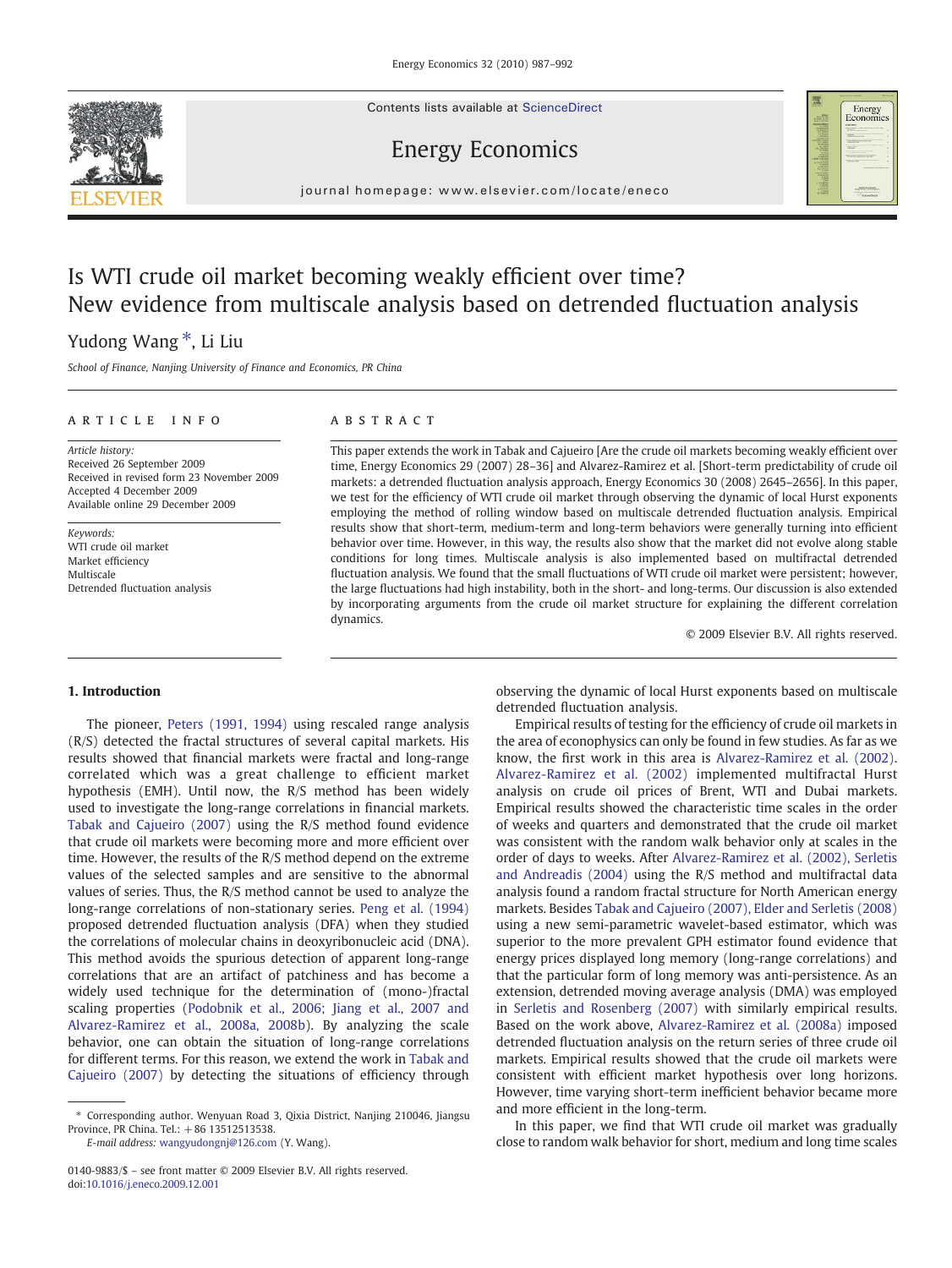using time varying multiscale analysis, although there were two apparent "jumps" in the short-term correlation dynamics which were caused by supply shocks. That is also to say, short-term, medium-term and long-term behaviors were generally becoming more and more efficient over time. Our discussion is also extended using multifractal detrended fluctuation analysis proposed by [Kantelhardt et al. \(2002\).](#page--1-0) By incorporating arguments from the crude oil market structure, we try to find the explanations of the different correlation dynamics.

This paper is organized as follows: we provide methodology and data description in Sections 2 and 3, respectively. Section 4 is empirical results and [Section 5](#page--1-0) is the discussion. Conclusion is shown at the last section.

#### 2. Methodology

The method of DFA can be described as follows ([Peng et al., 1994\)](#page--1-0): Let  $\{x_t, t=1, \Lambda, N\}$  be a time series, where N is the length of the series.

Firstly, we determine the "profile"

$$
y_k = \sum_{t=1}^k (x_t - \overline{x}), k = 1, 2, \Lambda, N,
$$
 (1)

where  $\bar{x}$  denotes the average value of the whole time series.

Secondly, we divide the profile  $\{y_k\}_{k=1, \Lambda, N}$  into  $N_s \equiv \text{int}(N/s)$  nonoverlapping segments of equal length s. Since the length N of the series is often not a multiple of the considered time scale s, a short part at the end of the profile may remain. In order not to disregard this part of the series, the same procedure is repeated starting from the opposite end. Thereby,  $2N_s$  segments are obtained altogether. Introduced by [Peng](#page--1-0) [et al. \(1994\),](#page--1-0) we get  $10 < s < N_s / 5$ .

Thirdly, we calculate the local trend for each of the  $2N_s$  segments by a least-square fit of the series. Then determine the variance

$$
F^{2}(s,\lambda) \equiv \frac{1}{s} \sum_{j=1}^{s} \left[ y_{(\lambda-1)s+j} - P_{\lambda}(j) \right]^{2}
$$
 (2)

for  $\lambda = 1$ , 2,  $\Lambda$ ,  $N_s$  and

$$
F^{2}(s,\lambda) \equiv \frac{1}{s} \sum_{j=1}^{s} \left[ y_{N-(\lambda-N_{s})s} + j - P_{\lambda}(j) \right]^{2}
$$
 (3)

for  $\lambda = N_s + 1$ ,  $N_s + 2$ ,  $\Lambda$ ,  $2N_s$ . Here,  $P_{\lambda}(i)$  is the fitting polynomial with order m in segment  $\lambda$  (conventionally, called mth order DFA and written as DFAm).

At last, we can get fluctuation function

$$
F(s) = \sqrt{\frac{1}{2N_s} \sum_{\lambda=1}^{2N_s} F^2(s, \lambda)}.
$$
\n(4)

In general,  $F(s)$  obeys a power-law behavior

$$
F(s) \propto s^H. \tag{5}
$$

Here, the Hurst exponent  $H$  can be obtained by observing the slope of log-log plot of  $F(s)$  versus s through the method of least squares. If  $0.5 < H < 1.0$ , we consider that the time series display the property of persistence; if  $0 < H < 0.5$ , we consider that the series display the property of anti-persistence. However, if  $H=0.5$ , the series display random walk behavior indicating that the market is efficient.

#### 3. Data

We choose daily closing price data of the West Texas Intermediate (WTI) with the date from July 13, 1990 to March 6, 2009. The data are obtained from the Energy Information Administration in the US Department of Energy.

Let  $P_t$  denote the price of crude oil on day t. The daily price return,  $r_t$ , is calculated as its logarithmic difference,  $r_t = \log (P_t) - \log (P_{t-1})$ . The graphical representation of prices and returns of WTI is illustrated as [Fig. 1.](#page--1-0)

#### 4. Empirical results

At first, we analyze the scale behavior of the whole return series. From [Peng et al. \(1994\),](#page--1-0) we set the least scale to be 1 and the greatest scale to be 3 (logarithmically). We find that the Hurst exponent is 0.4973 which seem to be very close to random walk behavior. However, through observing the log-log plot of  $F(s)$  versus s in [Fig. 2,](#page--1-0) it is apparent that a single line cannot fit the curve of  $F(s)$  versus s. Just as words in [Uritskaya and Serletis \(2008\):](#page--1-0) "Of course, there is no reason to expect that DFA functions of inefficient markets are described by constant  $\alpha^1$  values". Using multiscale analysis, we do not directly calculate the Hurst exponent by assessing the whole slope of  $F(s)$  versus s. Dividing the whole time scale interval (Eqs. (1)–(3)) into ten sub-intervals with same length of 0.2, we calculate the Hurst exponent for each sub-interval of time scales by estimating the local slope of fluctuation function  $F(s)$  versus scale s. Thus, we can get the Hurst exponents for ten scale interval,  $1 <$ log s $< 1.2$ ,  $1.2 <$ log s $< 1.4$ , …,  $2.8 < log s < 3$ . The results are shown in [Fig. 3.](#page--1-0)

We can see that for short scales ( $1$ <log s<1.2 or s<16), the Hurst exponent is 0.5573 indicating the existence of persistence in the short-term which is generally consistent with [Alvarez-Ramirez et al.](#page--1-0) [\(2008a\)](#page--1-0). For medium scales (1.2<log  $s<$  2.2 or 16 $<$ s $<$  158), the significant anti-persistence can be found indicating that the crude oil market was anti-persistent in the medium-term. For large scales (log  $s > 2.2$  or  $s > 158$ ), the situation is not consistent.

To get the evolution of local situation in the short-, medium- and long-term, following [Tabak and Cajueiro \(2007\)](#page--1-0), we employ the method of rolling windows which length is fixed to be 1008 b-days (about 4 years) to find out the dynamic of Hurst exponents. The step is fixed to be one b-day. In this case, the time interval of the first window is from July 1990 to July 1994. When we imposed DFA procedure on the observations in each rolling window, from [Peng et al. \(1994\),](#page--1-0) the smallest scale is set to be 1 and the largest one is set to be 2.3. With window moving, the dynamics of local Hurst exponents for each window under different time scales are shown in [Fig. 4.](#page--1-0) The date in xaxis stands for the last day of the sample in each window.

From [Fig. 4,](#page--1-0) we can find the evolution of situation of short time scale behavior (the first row, first column of [Fig. 4](#page--1-0)). Although the crude oil market emerged anti-persistence behavior after the year 2000, the local Hurst exponent curve seems to be attracted by the line of 0.5 after the year 2004. This trend is more apparent for the scale  $1.2 <$ log s<1.4 (the first row, second column of [Fig. 4](#page--1-0)). That is to say the short-term inefficient behavior had a trend of gradually turning into efficient behavior in the long-term which is generally consistent with [Alvarez-Ramirez et al. \(2008a\).](#page--1-0)

For the scale interval  $1.4 < log s < 1.6$  (or  $25 < s < 40$ , the second row, first column of [Fig. 4](#page--1-0)), we can also find out the evidence of becoming more and more efficient. Before the year 2003, it changed under the value of 0.5 implying anti-persistent behavior. After 2003, the curve kept moving towards the value of 0.5 although the curve seemed to keep a downward trend recently. We can obtain a similar result that the general situation was becoming more and more efficient.

For the scale  $1.6 < log s < 1.8$  and  $1.8 < log s < 2$  (the second row, second column and the third row, first column of [Fig. 4](#page--1-0) ), the curve vacillated around 0.5 especially after 2000 indicating that the crude oil

<sup>&</sup>lt;sup>1</sup> Here,  $\alpha$  denotes Hurst exponent H.